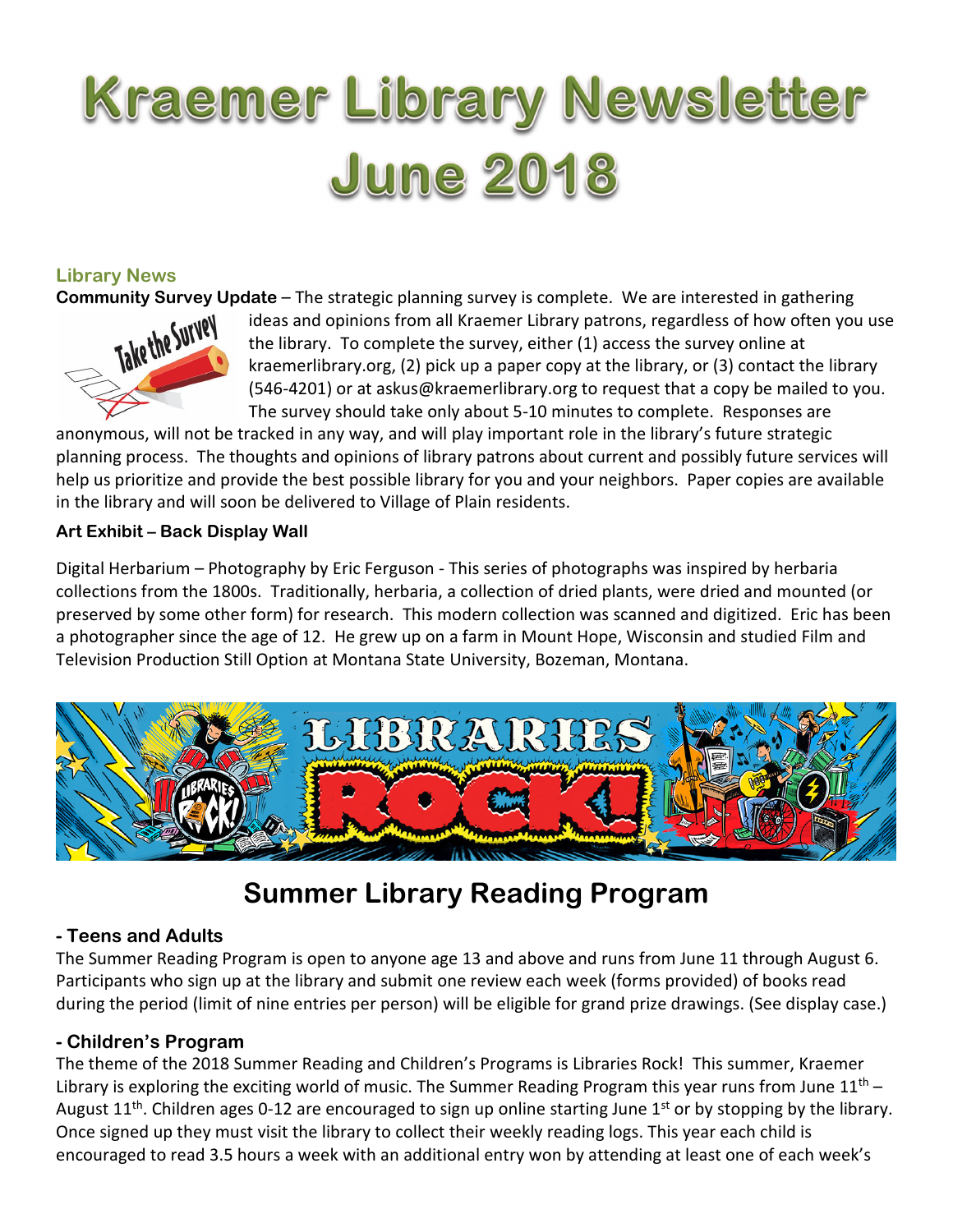highlighted events. All entries are eligible to entering into various sponsored grand prizes awarded at the end of the summer. Weekly incentives will also be awarded to all active participates each week. (See display case.)

#### June Activities for Kraemer Library Are Summarized Below:

Children – Storytime on Tuesdays June 12, 19, and 26 beginning at 10:15.

Teens – Teen Tuesday, June 19 at 6 pm with a Sheet Music/CD Art program. Create your own masterpieces from recycled sheet music and CDs. Summer Reading Book review sheets are available at the information desk.

Families – Free Family Flicks on Thursday June 14(Early Man), 21(Sherlock Gnomes), and 28 (Annie) beginning at 1 pm.

Other Events (listed below) – open to all. Children under 6 must be accompanied by an adult.

Tuesday, June 12, 1 pm – Musical Crafts. Using recycled materials, try your hand at making your own musical instrument and art projects. All you need to bring is your creativity!

Saturday, June 15, 1 pm – Mike Newmeyer Percussion Show. Learn about the marimba in a variety of ways.



Wednesday, June 20, 2 pm – Laura Doherty Concert. Chicago-based Laura Doherty will

acoustically rock your world with breezy folk-pop tunes.



Monday, June 25, 3:30 pm – Musical STEM. Multiple stations will be set up for kids to learn about the science of sound waves and other musically-themed science activities that can also be tested at home.

# Library Briefs . . .

- Next newsletter Monday, July 2.
- Are you reading a paper copy of the newsletter? Inquire at the Information Desk about subscribing to the newsletter and receive it via email each month.
- Free stuff on top of the WI History section includes: BookPage and Voice of the River Valley for June 2018 and the 2018 Farm Fresh Atlas for Southern Wisconsin.
- Attention Readers Check out summer reading selections on the exhibit opposite the Information Desk.
- Follow the library on Facebook and Instagram: @kraemerlibrary.

#### Friends of the Library News By Emily Benz



I am excited to be stepping into the role of President of the Friends of the Library and very grateful to our outgoing leader, Jennifer Kraemer, for her many years of thoughtful service and dedication to keeping this community so vibrant. Our organization buoys

the library in a myriad of ways, including supporting summer programming, special events and student offerings. We have helped host a monthly senior lunch and movie series and this summer we will help bring River Valley students to the library during summer school.

Please join us! June is membership renewal month for those of you who are already annual members. Annual members may receive a reminder postcard in early June. We hope you consider renewing your membership to the Friends of the Library and continuing to help fund items that are not typically in the library's budget. If you are not yet a member, please consider becoming one this month.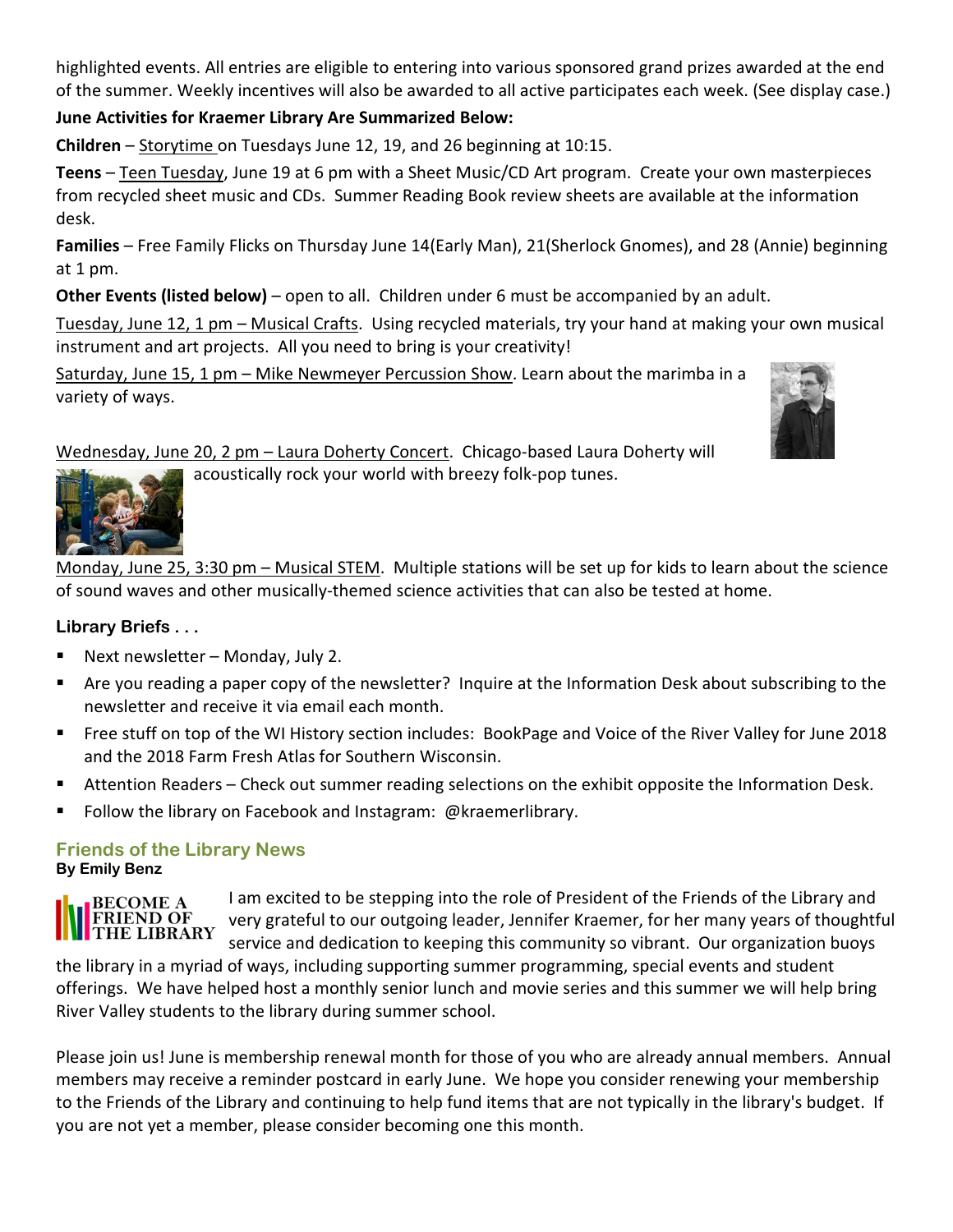We have chosen not to participate in this summer's brat sale and instead are focusing our attention and effort on a special event this winter. Stay tuned!

The annual Pies, Pages, Pottery & Puzzles event is scheduled for October 19th and 20th. Donations of gentlyused books, DVDs, music CDs, and jigsaw puzzles are always accepted. In addition, we always need empty copy paper boxes with lids to store youth donations.

New members are always welcome. Membership brochures are available at the library. Feel free to share ideas and suggestions for future library programs or activities with the library director or directly to the Friends of the Library Board members through email at krlibfol@gmail.com.

# Upcoming Area Events

#### Arcadia Books, Spring Green

Saturday, June 9, 3-4 pm – Matt Rothschild, Executive Director of the Wisconsin Democracy Campaign, discusses his book, Who Rules Wisconsin? The Power Behind Scott Walker's Throne.

Sunday, June 10, 3-4 pm – Shawn Francis Peters discusses his latest novel, The Infamous Harry Hayward.

Saturday, June 16, 3-4 pm – Chloe Benjamin discusses her latest novel, The Immortalists.

Sunday, June 24, 12-2 pm – Patricia Skalka will sign copies of her book, Death Rides the Ferry, the fourth book in her Dave Cubiak Door County Mystery Series.

# Spring Green

Saturday, June 23-Sunday, June 24 – Arts & Crafts Fair.

# Plain Page Turners



The Plain Page Turners are looking for new members. Meetings are the third Tuesday of the month. A journal of books the group has read and discussed since the group started in 2001 is displayed on the table in the library vestibule. Selections for June and July are listed below:

Tuesday, June 19, 7:30 pm – Play Like a Girl: How a Soccer School in Kenya's Slums Started a Revolution, by Ellie Roscher.

Tuesday, July 17, 7:30 pm – Tangled Threads, by Pegi Dietz Shea.

#### Focus on Reading By Niki Johnson



As noted above, author Chloe Benjamin (a Madison resident) will visit Arcadia Books on June 16 to discuss her recent novel, The Immortalists. This is a fascinating novel about family dynamics and a "what if" story. The Gold siblings visit a fortune teller known for accurately predicting the date of a person's death. The novel focuses on the effect that this knowledge has on the family and relationships between each sibling.

# Popular Holds During May 2018

The following books and DVDs were the most popular holds in the South Central system during May.



Books (in rank order): Little Fires Everywhere, Celeste Ng | A Higher Loyalty: Truth, Lies, and Leadership, James B. Comey | Educated: A Memoir, Tara Westover | Before We Were Yours, Lisa Wingate | The Fallen, David Baldacci | Twisted, John Sandford

DVDs (in rank order): Game Night ǀ Red Sparrow ǀ I can Only Imagine ǀ Chappaquiddick ǀ Newton's Law Season 1 ǀ Rebecka Martinsson, Series 1